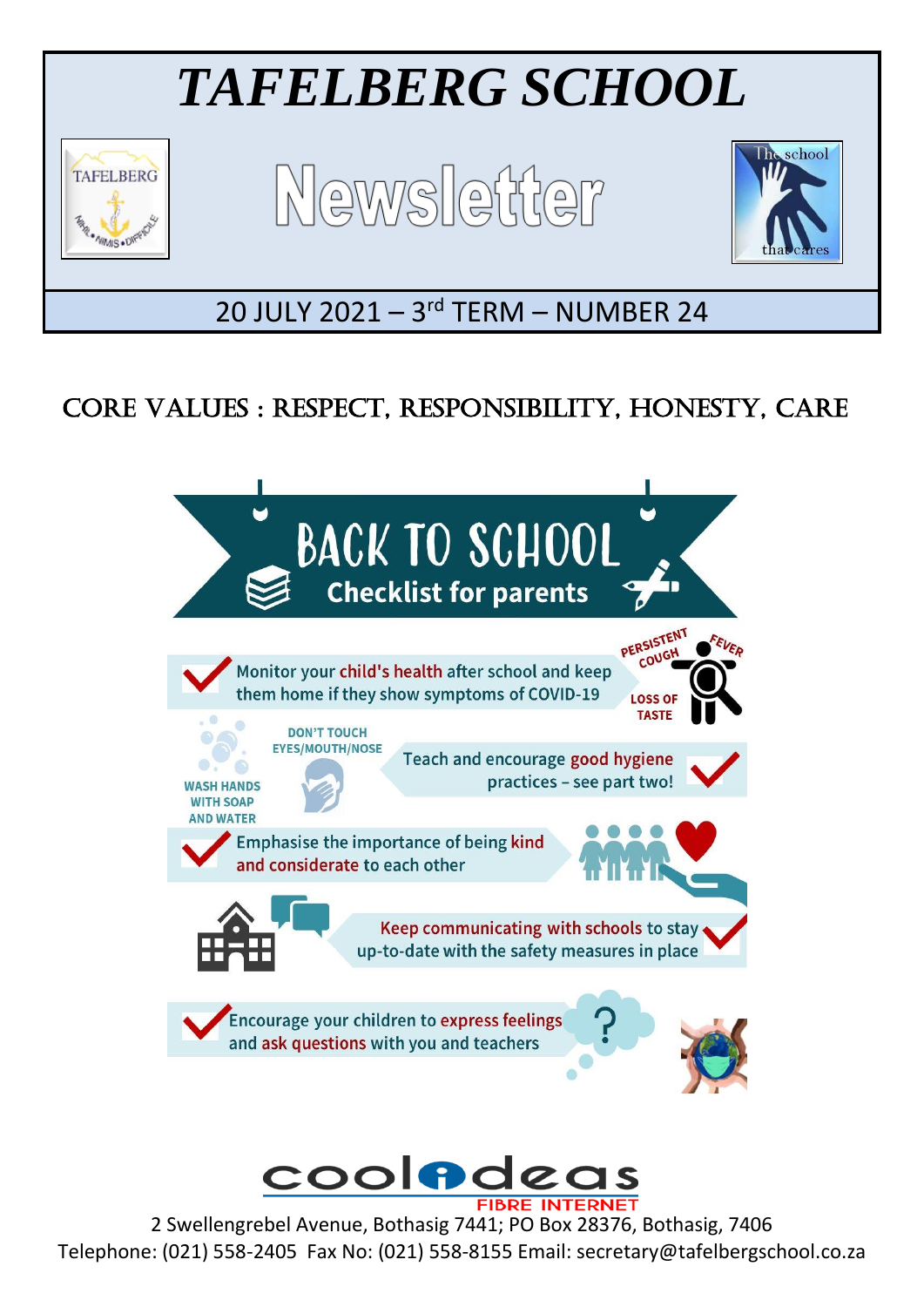#### Dear parent / guardian

As we have stated, school will re-open on 26 July with all grades returning fulltime. We will need to get back to normal routine as soon as possible in order to properly prepare our children for the important year-end assessments. However, there is much to be done before the learners write these final assessments for 2021. We are going to have to work hard in order to properly prepare our children, especially the matrics, for the final examinations, but if we are smart and work together, nothing is too difficult … it can be done. It has been, and will continue to be, a difficult time for all, but we must not give up hope. Rather let's focus on getting this year done … successfully, and thereby laying the foundation for a better 2022. The staff and SGB thank all our parents for the "grit" shown during these very trying times, and for the support given to their child. Our only goal now must be to ensure our children get the best possible education because a good education is the only passport to a better future. Stay safe, and we look forward to welcoming all our learners this coming Monday.

# **1. NB Dates**

26 July School re-opens (gates close @ 8am)

28 July **Term 2 Test Series** re-commences (check revised timetable on website)

#### **2. School fees 2021**

Tafelberg is a Section 21 fee-paying school, and the SA Schools Act thus places a duty on the SGB to collect such school fees from all parents as agreed upon at the parent AGM. The Budget and school fees for 2021 were voted on at the parent AGM on 18 November 2020. The Budget and school fee increase was tabled and accepted by unanimous parent vote at the AGM, as were certain school policies.

| <b>TIER</b>         | <b>FEE PER MONTH</b><br>$(11$ months) | <b>FEE: ANNUAL AMOUNT</b> |
|---------------------|---------------------------------------|---------------------------|
| 1. Grade 1          | R <sub>2</sub> 100-00                 | R23 100-00                |
| 2. Grades $2 - 4$   | R <sub>2</sub> 060-00                 | R <sub>22</sub> 660-00    |
| 3. Grades $5-9$     | R1 900-00                             | R <sub>20</sub> 900-00    |
| 4. Grades $10 - 12$ | R <sub>2</sub> 060-00                 | R22 660-00                |

- First Debit Order run :  $1<sup>st</sup>$  working day of each month
- Fees are paid over 11 months, starting January 2021 (for 2021 fees only)
- Exemptions and non-payment of fees are dealt with as per legislation and school policy
- All enquiries regarding payment of school fees and exemptions must be directed only to Mrs M Vicentini @ 021 558 2405 or [bursar@tafelbergschool.co.za](mailto:bursar@tafelbergschool.co.za)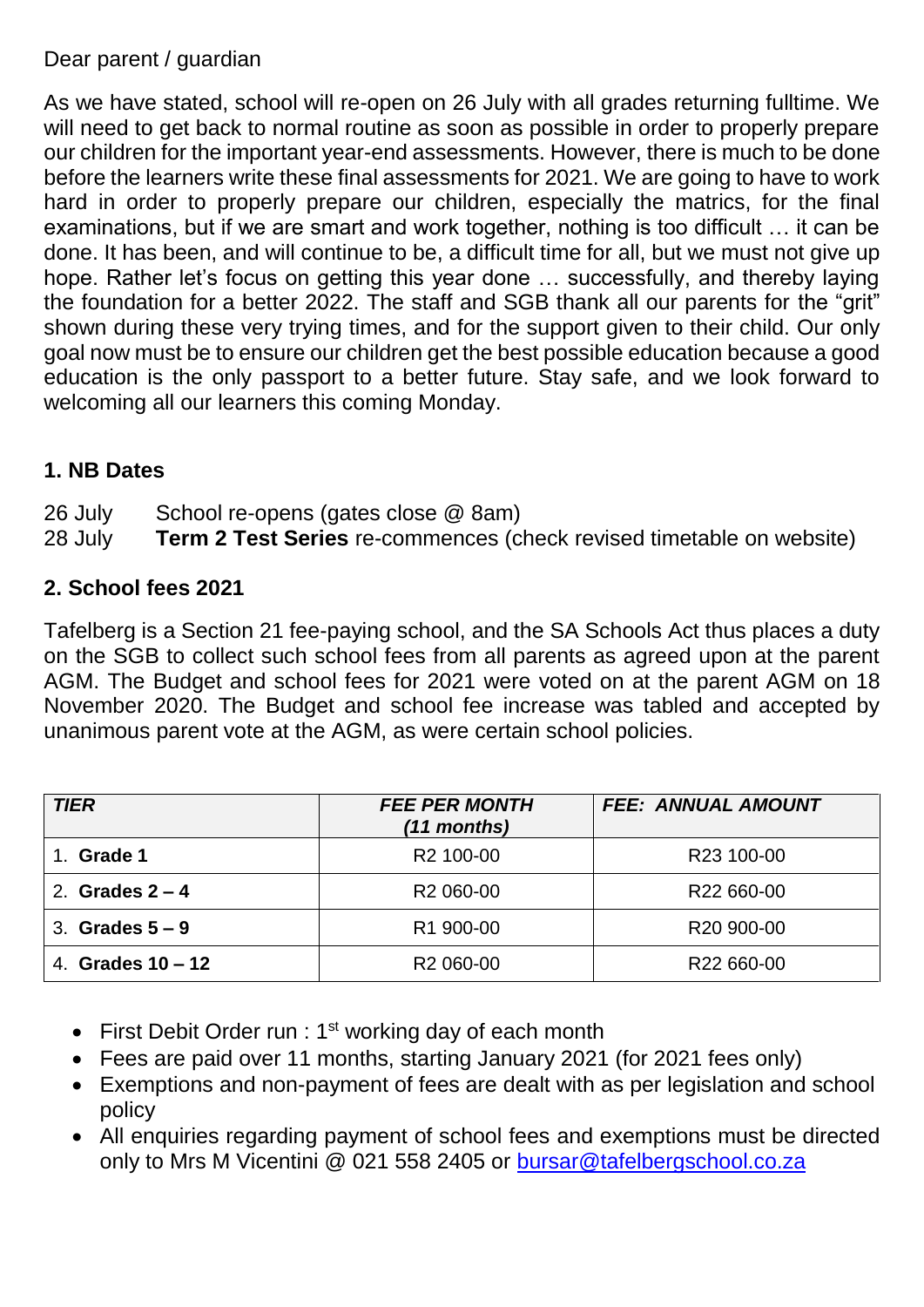# **GENERAL NEWS**

#### **1. Late-comers - reminder**

Please remember, we cannot cope safely with learners arriving late. Should your child arrive after 8am, they MUST wait at the **learner gate** (social distanced) until such time we are able to let them enter and be properly screened. Late comers are NOT allowed to slip into the school grounds via the main gate, nor are parents allowed to enter the main gate between 8am and 9am. We cannot afford to compromise our safety protocols, and therefore, request parents to please adhere to these rules.

### **2. Covid update**

Almost all of our staff have now been vaccinated, and are ready for the new term but this does not mean we will become complacent as regards our safety protocols. As at the time of this Newsletter, one staff member is covid positive, and will return at the end of July. No further positive cases among learners have been reported to the school. As soon as we are informed of further cases, we will inform the school community. Parents are reminded to inform the school if their child has tested positive, and to take the necessary precautions.

#### **3. Covid-19 safety measures**

- Should your child test positive for Covid, they are to self-isolate at home for the required period, before returning to school.
- Please remember to screen your child before they come to school. Should they show symptoms of Covid (temperature of 38<sup>°</sup>C and above, coughing, headaches, sore throat etc) and or have come into close contact with a Covid positive person, they need to stay at home for the prescribed period before returning to school.
- As per our Covid policy, parents will be required to fetch their child immediately should the learner disregard our safety protocols – we need to be responsible and prevent the spread of Covid.
- Parents must ensure that their child does not arrive late (ie after 8am) as this will comprise our safety measures. We need your co-operation in this matter in order not to compromise our safety protocols. Latecomers will have to wait at the learner gate until all teachers are at their assigned posts. Once this is done, the learner gate will be opened to allow the orderly implementation of screening late comers. Staff are stretched at this stage and cannot be in two places at one time.
- No parents nor visitors will be allowed entry to the school before 9am.
- All learners, parents, visitors etc MUST wear a mask properly (covering both nose and mouth), in order to be allowed entery to the school grounds.
- A reminder that learners must wear a mask and not a "buff".
- We will continue with our safety protocols and the sanitizing of the school building as per regulations.

# **4. Mrs M Turner: Head Learning Support (mandyed@mweb.co.za)**

Should you need advice/support for your child, please contact Mrs Turner.